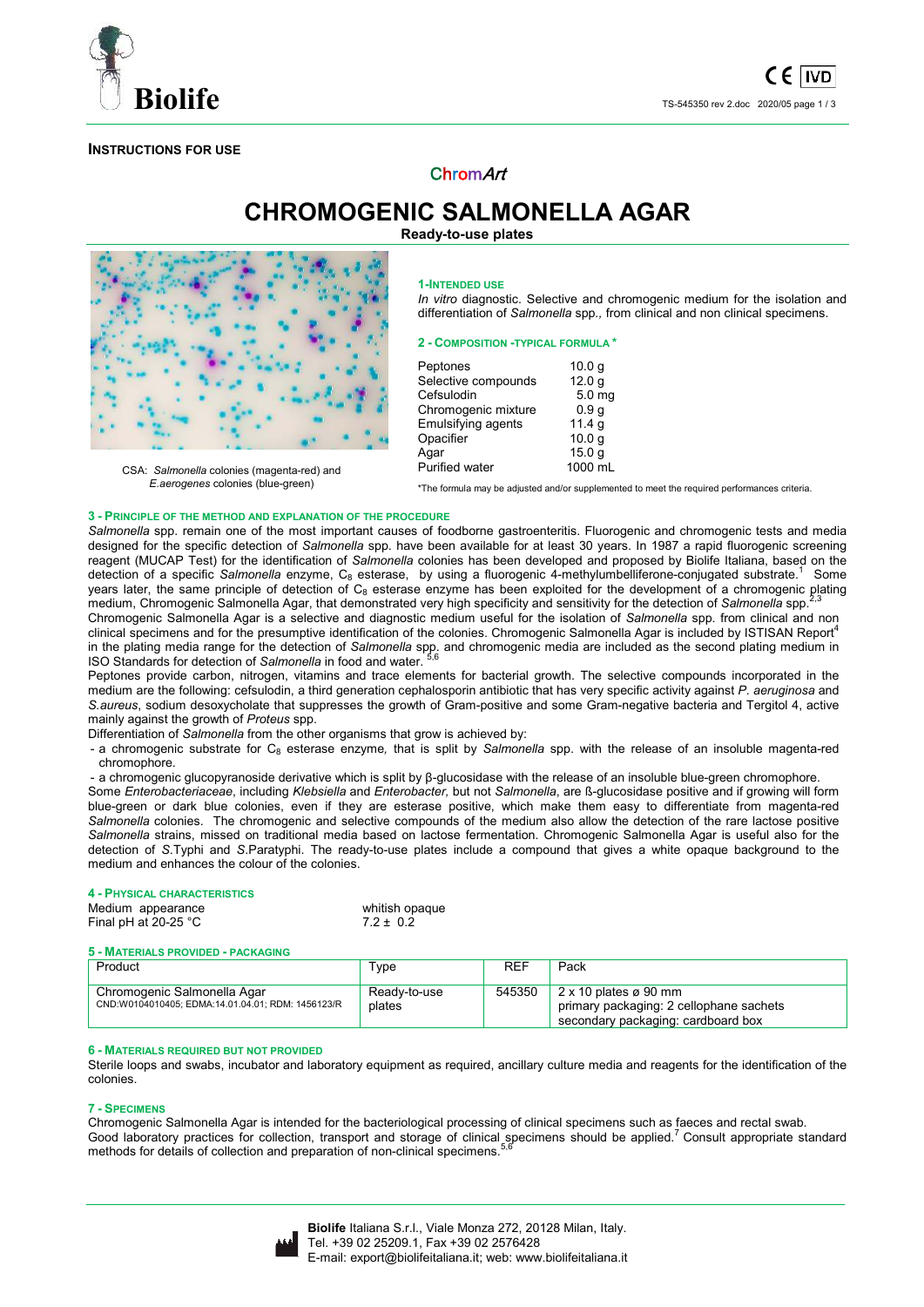

## **8 - TEST PROCEDURE**

Allow plates to come to room temperature and to dry the surface of the medium. Inoculate and streak the specimen with a loop over the four quadrants of the plate to obtain well isolated colonies, ensuring that sections 1 and 4 do not overlap. Alternatively, if the material is being cultured directly from a swab, roll the swab over a small area of the surface at the edge; then streak from this inoculated area. Maximal recovery of *Salmonella* from faecal specimens is obtained by using the enrichment step in Selenite Broth followed by subculture to Chromogenic Salmonella Agar and to a second plating medium.

Incubate inoculated plates with the specimen or with specimen enriched in liquid medium, in aerobic conditions at 35-37°C for 18-24 hours.

Consult appropriate references for the detection of *Salmonella* in foods and water.<sup>5,6</sup>

#### **9 - READING AND INTERPRETATION**

After incubation, observe the bacterial growth and record the specific morphological and chromatic characteristics of isolated colonies. Interpretation of colonies colours:

| Microorganism          | Growth characteristics                        |
|------------------------|-----------------------------------------------|
| Salmonella spp.        | good growth, magenta-red colonies             |
| Salmonella spp. lac+   | good growth, magenta-red colonies             |
| Salmonella Typhi       | good growth, magenta-red colonies             |
| E.coli                 | poor growth with colourless colonies          |
| Enterobacter spp.      | growth with blue-green colonies               |
| Klebsiella spp.        | poor growth with blue-green colonies          |
| Pseudomonas spp.       | inhibited                                     |
| Proteus spp.           | poor growth with pale brown or green colonies |
| Gram-positive bacteria | inhibited                                     |

## **10 - USER QUALITY CONTROL**

All manufactured lots of the product are released for sale after the Quality Control has been performed to check the compliance with the specifications. However it is responsibility of the end-user to perform Quality Control testing in accordance with the local applicable regulations, in compliance with accreditation requirements and the experience of the Laboratory. Here below are listed some test strains useful for the quality control.

| CONTROL STRAINS           | INCUBATION $T^{\circ}/T$ / ATM | EXPECTED RESULTS             |
|---------------------------|--------------------------------|------------------------------|
| S. Typhimurium ATCC 14028 | 35-37°C / 18-24h / A           | growth, magenta-red colonies |
| S. Enteritidis ATCC 13076 | 35-37°C / 18-24h / A           | growth, magenta-red colonies |
| E. aerogenes ATCC 13048   | 35-37°C / 18-24h / A           | growth, blue-green colonies  |
| P. aeruginosa ATCC 27853  | 35-37°C / 18-24h / A           | inhibited                    |

A: aerobic incubation; ATCC is a trademark of American Type Culture Collection

#### **11 - PERFORMANCES CHARACTERISTICS**

Chromogenic Salmonella Agar was evaluated by Babic-Ergeg et al.<sup>2</sup> on 3,000 stool specimens, 45 of which positive for Salmonella, including SS Agar as the reference medium. The authors reported a sensitivity of 100% and a specificity of 99% in the isolation and

preliminary identification of *Salmonella* colonies.<br>In another independent study<sup>3</sup>, 50 pure cultures of *Salmonella* of clinical origin, gave all the specific chromatic reactions; among the other 80 strains of Gram negative bacteria tested, not belonging to the *Salmonella* genus, 3 out of 3 strains of *P.aeruginosa* and 1 out of 3 strain of *A.baumannii* provided chromatic results similar to *Salmonella* spp. (red-pink colonies), the remaining 76 strains of *Enterobacteriaceae* gave non-typical chromatic reactions; 20 out of 20 strains of Gram positive bacteria were totally inhibited.

Chromogenic Salmonella Agar performance was evaluated with an in-house study, compared to Hektoen Enteric Agar (HEA). Productivity, selectivity and specificity have been evaluated by semi-quantitative ecometric technique, incubating at 35-37°C for 18-24 hours, using 43 bacterial strains: 8 target strains and 35 non target strains. 8 *Salmonella* strains, including 2 *S*.Typhi, showed a good growth with magenta-red colonies; 3 *Shigella* strains showed a poorer growth than on HEA with colourless colonies; 22 *Enterobacteriaceae* strains belonging to 9 genera showed a poorer growth than on HEA with colourless or blue-green colonies; 4 *P.aeruginosa* strains were totally inhibited; 2 non fermenters strains were totally inhibited and *A.hydrophila* grew with magenta red colonies; 1 Gram positive strain was totally inhibited and 1 yeast strain was partially inhibited showing colourless colonies.

Prior to release for sale a representative sample of all lots of ready-to-use plates of Chromogenic Salmonella Agar and of the raw materials used for the production of prepared plates (dehydrated Chromogenic Salmonella Agar REF 405350 supplemented with Salmonella Selective Supplement REF 4240013) are tested for productivity specificity and selectivity by comparing the results with a previously approved Reference Batch.

Productivity is tested by a quantitative test with the target strains S.Enteritidis ATCC 13076 and S.Typhimurium ATCC 14028; Chromogenic Salmonella Agar plates are inoculated with decimal dilutions in saline of a suspension of colonies and incubated at 35-37°C for 18-24 hours. The colonies are enumerated on Test Batch (TB) and Reference Batch (RB) and the productivity ratio (*Pr=*UFCTB/UFCRB) is calculated. If *Pr* is ≥ 0,7 and if the colonies' colour is typical (magenta red colonies) the results are considered acceptable and conform to the specifications.

Specificity is evaluated with by semi-quantitative ecometric technique with the following non-target strains: *S.flexneri* ATCC 12022, *E.aerogenes* ATCC 13048, *E.coli* ATCC 8739; *E.aerogenes* grows with blue-green colonies, the growth of *S.flexneri* is not inhibited and the colonies are colourless, *E.coli* is partially inhibited with colourless colonies. Selectivity is evaluated with modified Miles-Misra surface<br>drop method by inoculating the plates with decimal dilutions in saline from strains *P.vulgaris* ATCC 13315, *A.calcoaceticus* ATCC 19606*, P.aeruginosa* ATCC 27853, *A.hydrophila* ATCC 7965, *E.faecalis* ATCC 19433, *Mucor* CBM1. *A.hydrophila* is partially inhibited and grows with magenta colonies; the growth of other non-target strains is totally inhibited at the dilution10<sup>-1</sup> .